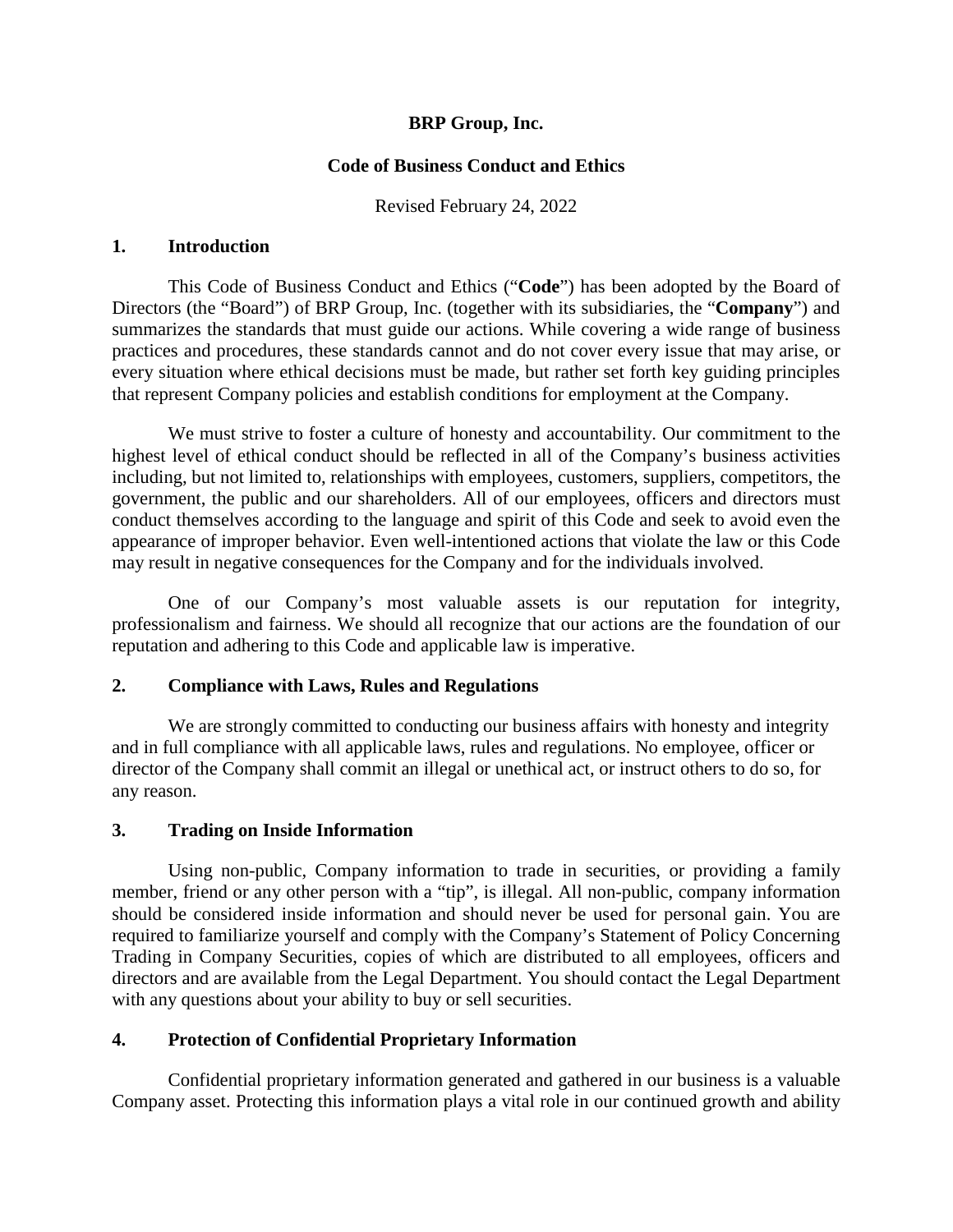to compete, and all proprietary information should be maintained in strict confidence, except when disclosure is authorized by the Company or required by law.

Proprietary information includes all non-public information that might be useful to competitors or that could be harmful to the Company, its customers or its suppliers if disclosed. Intellectual property, such as trade secrets, patents, trademarks and copyrights, as well as business, research and new product plans, objectives and strategies, records, databases, salary and benefits data, employee medical information, customer, employee and suppliers lists and any unpublished financial or pricing information must also be protected.

Unauthorized use or distribution of proprietary information violates Company policy and could be illegal. Such use or distribution could result in negative consequences for both the Company and the individuals involved, including potential legal and disciplinary actions. We respect the property rights of other companies and their proprietary information and require our employees, officers and directors to observe such rights.

Your obligation to protect the Company's proprietary and confidential information continues even after you leave the Company, and you must return all proprietary information in your possession upon leaving the Company.

The provisions of this Section 4 are qualified in their entirety by reference to Section 10.

#### **5. Conflicts of Interest**

Our employees, officers and directors have an obligation to act in the best interest of the Company. All employees, officers and directors should endeavor to avoid situations that present a potential or actual conflict between their interest and the interest of the Company.

A "conflict of interest" occurs when a person's private interest interferes in any way, or even appears to interfere, with the interest of the Company, including its subsidiaries and affiliates. A conflict of interest may arise when an employee, officer or director takes an action or has an interest that may make it difficult for him or her to perform his or her work objectively and effectively. Conflicts of interest may also arise when an employee, officer or director (or his or her family members) receives improper personal benefits as a result of the employee's, officer's or director's position in the Company.

Although it would not be possible to describe every situation in which a conflict of interest may arise, the following are examples of situations that may constitute a conflict of interest:

- Working, in any capacity, for a competitor, customer or supplier while employed by the Company.
- Accepting gifts of more than modest value or receiving personal discounts (if such discounts are not generally offered to the public) or other benefits as a result of your position in the Company from a competitor, customer or supplier.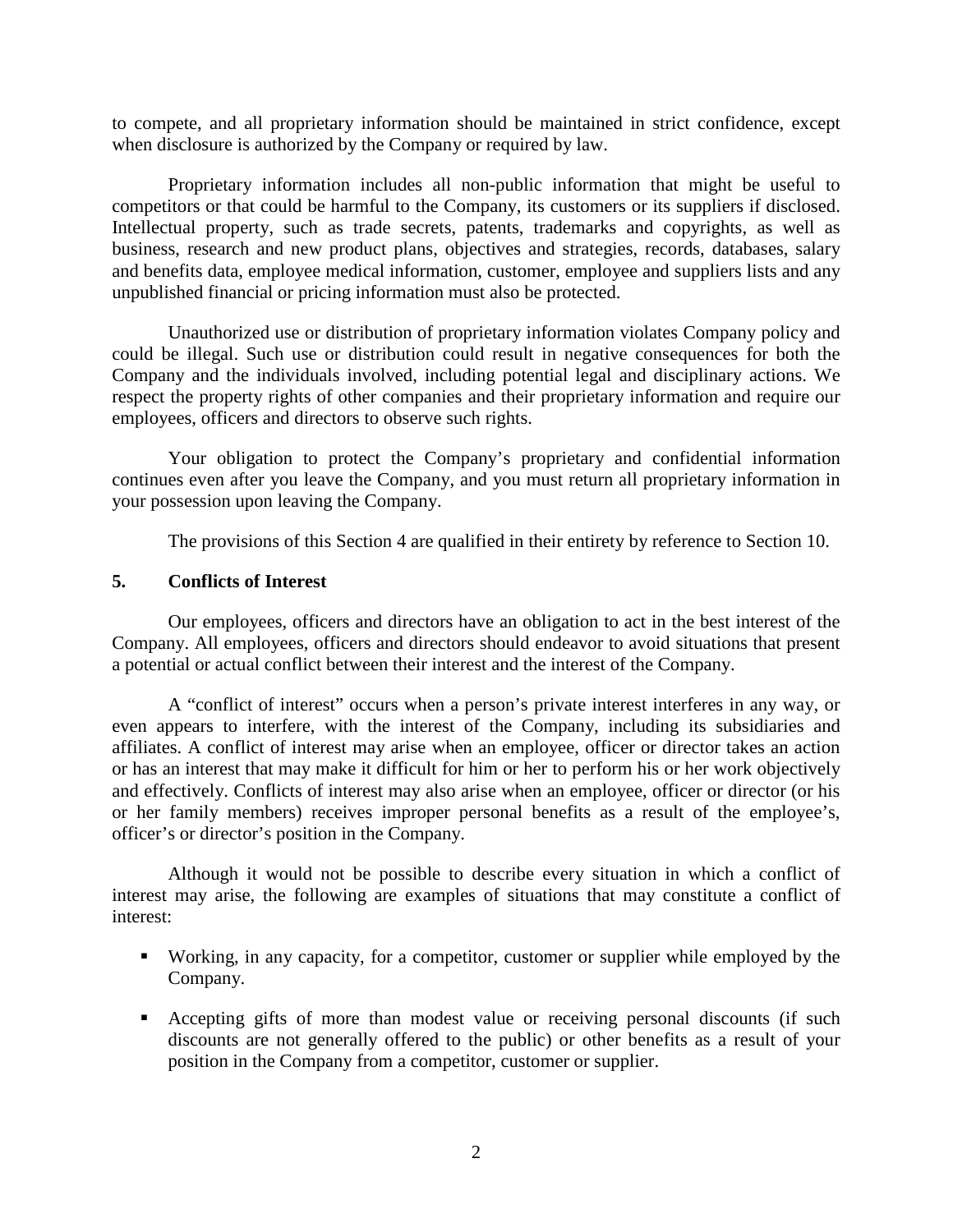- Competing with the Company for the purchase or sale of property, products, services or other interests.
- Having an interest in a transaction involving the Company, a competitor, a customer or supplier (other than as an employee, officer or director of the Company and not including routine investments in publicly traded companies).
- Receiving a loan or guarantee of an obligation as a result of your position with the Company.
- Directing business to a supplier owned or managed by, or which employs, a relative or friend.

Situations involving a conflict of interest may not always be obvious or easy to resolve. You should report actions that may involve a conflict of interest to the Legal Department.

In order to avoid conflicts of interests, senior executive officers and directors must disclose to the General Counsel any material transaction or relationship that reasonably could be expected to give rise to such a conflict, and the General Counsel shall notify the Nominating and Corporate Governance Committee of the Board (the "**Nominating and Corporate Governance Committee**") of any such disclosure. Conflicts of interests involving the General Counsel and directors shall be disclosed to the Nominating and Corporate Governance Committee.

## **6. Protection and Proper Use of Company Assets**

Protecting Company assets against loss, theft or other misuse is the responsibility of every employee, officer and director. Loss, theft and misuse of Company assets directly impact our profitability. Any suspected loss, misuse or theft should be reported to a manager or the Legal Department.

The sole purpose of the Company's equipment, vehicles, supplies and technology is the conduct of our business. They may only be used for Company business consistent with Company guidelines.

#### **7. Fair Dealing**

Each employee, officer and director of the Company should endeavor to deal fairly with customers, suppliers, competitors, the public and one another at all times and in accordance with ethical business practices. No one should take unfair advantage of anyone through manipulation, concealment, abuse of privileged information, misrepresentation of material facts or any other unfair dealing practice. No bribes, kickbacks or other similar payments in any form shall be made directly or indirectly to or for anyone for the purpose of obtaining or retaining business or obtaining any other favorable action. The Company and any employee, officer or director involved may be subject to disciplinary action as well as potential civil or criminal liability for violation of this policy.

Occasional business gifts to, or entertainment of, non-government employees in connection with business discussions or the development of business relationships are generally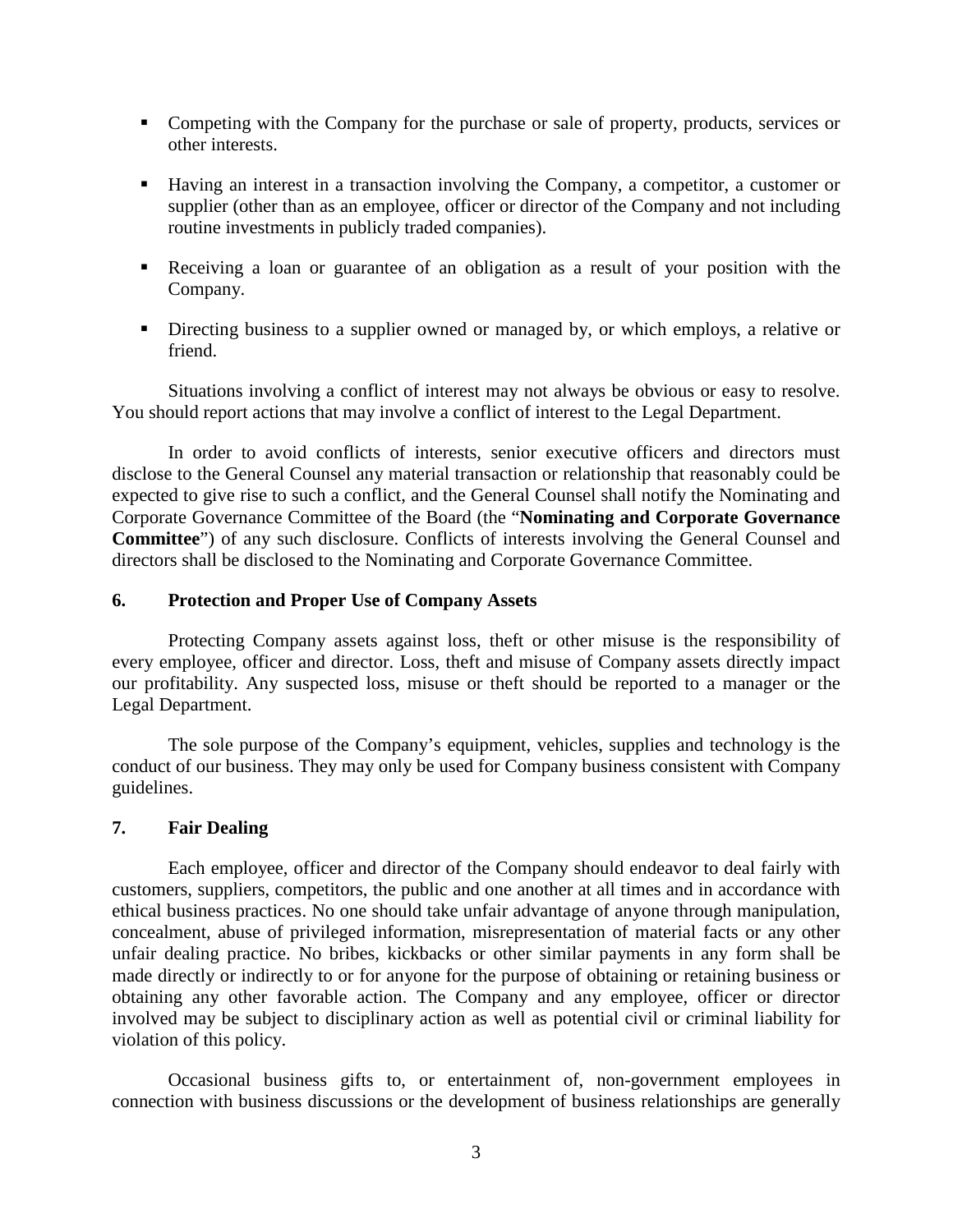deemed appropriate in the conduct of Company business. However, these gifts should be given infrequently and their value should be modest. Gifts or entertainment in any form that would likely result in a feeling or expectation of personal obligation should not be extended or accepted.

Practices that are acceptable in a commercial business environment may be against the law or the policies governing federal, state or local government employees. Therefore, no gifts or business entertainment of any kind may be given to any government employee without the prior approval of the Controller or the Legal Department.

Except in certain limited circumstances, the Foreign Corrupt Practices Act ("**FCPA**") prohibits giving anything of value directly or indirectly to any "foreign official" for the purpose of obtaining or retaining business. When in doubt as to whether a contemplated payment or gift may violate the FCPA, contact the Legal Department before taking any action.

## **8. Quality of Public Disclosures**

The Company has a responsibility to provide full and accurate information in our public disclosures, in all material respects, about the Company's financial condition and results of operations. Our reports and documents filed with or submitted to the Securities and Exchange Commission and our other public communications shall include full, fair, accurate, timely and understandable disclosure, and the Company has established a Disclosure Committee consisting of senior management to assist in monitoring such disclosures.

# **9. Compliance with This Code and Reporting of Any Illegal or Unethical Behavior**

All employees, directors and officers are expected to comply with all of the provisions of this Code. The Code will be strictly enforced and violations will be dealt with immediately, including by subjecting persons who violate its provisions to corrective and/or disciplinary action such as dismissal or removal from office. Violations of the Code that involve illegal behavior will be reported to the appropriate authorities.

Situations which may involve a violation of ethics, laws, rules, regulations or this Code may not always be clear and may require the exercise of judgment or the making of difficult decisions. Employees, officers and directors should promptly report any concerns or questions about a violation of ethics, laws, rules, regulations or this Code to the Legal Department or, in the case of accounting, internal accounting controls or auditing matters, the Nominating and Corporate Governance Committee.

Any concerns about a violation of ethics, laws, rules, regulations or this Code by any senior executive officer or director should be reported promptly to the General Counsel, and the General Counsel shall notify the Nominating and Corporate Governance Committee of any violation. Any such concerns involving the General Counsel should be reported to the Nominating and Corporate Governance Committee. Reporting of such violations may also be done anonymously through the Company's anonymous ethics hotline (855) 849-5338 or [www.whistleblowerservices.com/BRP](http://www.whistleblowerservices.com/BRP) or in writing to the General Counsel. An anonymous report should provide enough information about the incident or situation to allow the Company to investigate properly. If concerns or complaints require confidentiality, including keeping an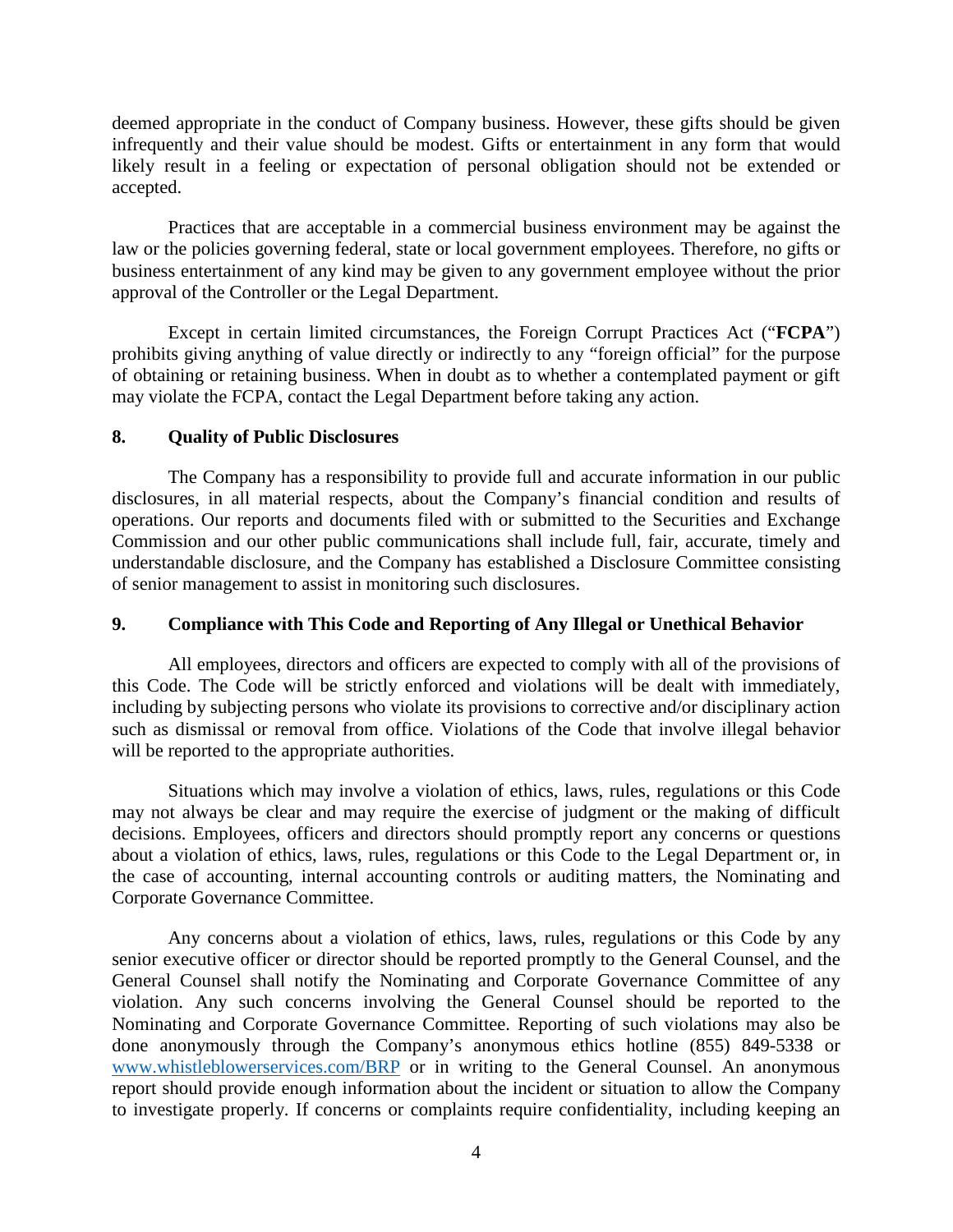identity anonymous, the Company will endeavor to protect this confidentiality, subject to applicable law, regulation or legal proceedings.

The Company encourages all employees, officers and directors to report any suspected violations promptly and intends to thoroughly investigate any good faith reports of violations. The Company will not tolerate any kind of retaliation for reports or complaints regarding misconduct that were made in good faith. Open communication of issues and concerns by all employees without fear of retribution or retaliation is vital to the successful implementation of this Code. All employees, officers and directors are required to cooperate in any internal investigations of misconduct and unethical behavior.

The Company recognizes the need for this Code to be applied equally to everyone it covers. The General Counsel of the Company will have primary authority and responsibility for the enforcement of this Code, subject to the supervision of the Nominating and Corporate Governance Committee, or, in the case of accounting, internal accounting controls or auditing matters, the Audit Committee of the Board, and the Company will devote the necessary resources to enable the General Counsel to establish such procedures as may be reasonably necessary to create a culture of accountability and facilitate compliance with the Code. Questions concerning this Code should be directed to the Legal Department.

The provisions of this Section 9 are qualified in their entirety by reference to Section 10.

## **10. Reporting Violations to a Governmental Agency**

You understand that you have the right to:

- Report possible violations of state or federal law or regulation that have occurred, are occurring, or are about to occur to any governmental agency or entity, or self-regulatory organization;
- Cooperate voluntarily with, or respond to any inquiry from, or provide testimony before any self-regulatory organization or any other federal, state or local regulatory or law enforcement authority;
- Make reports or disclosures to law enforcement or a regulatory authority without prior notice to, or authorization from, the Company; and
- Respond truthfully to a valid subpoena.

You have the right to not be retaliated against for reporting, either internally to the company or to any governmental agency or entity or self-regulatory organization, information which you reasonably believe relates to a possible violation of law. It is a violation of federal law to retaliate against anyone who has reported such potential misconduct either internally or to any governmental agency or entity or self-regulatory organization. Retaliatory conduct includes discharge, demotion, suspension, threats, harassment and any other manner of discrimination in the terms and conditions of employment because of any lawful act you may have performed. It is unlawful for the company to retaliate against you for reporting possible misconduct either internally or to any governmental agency or entity or self-regulatory organization.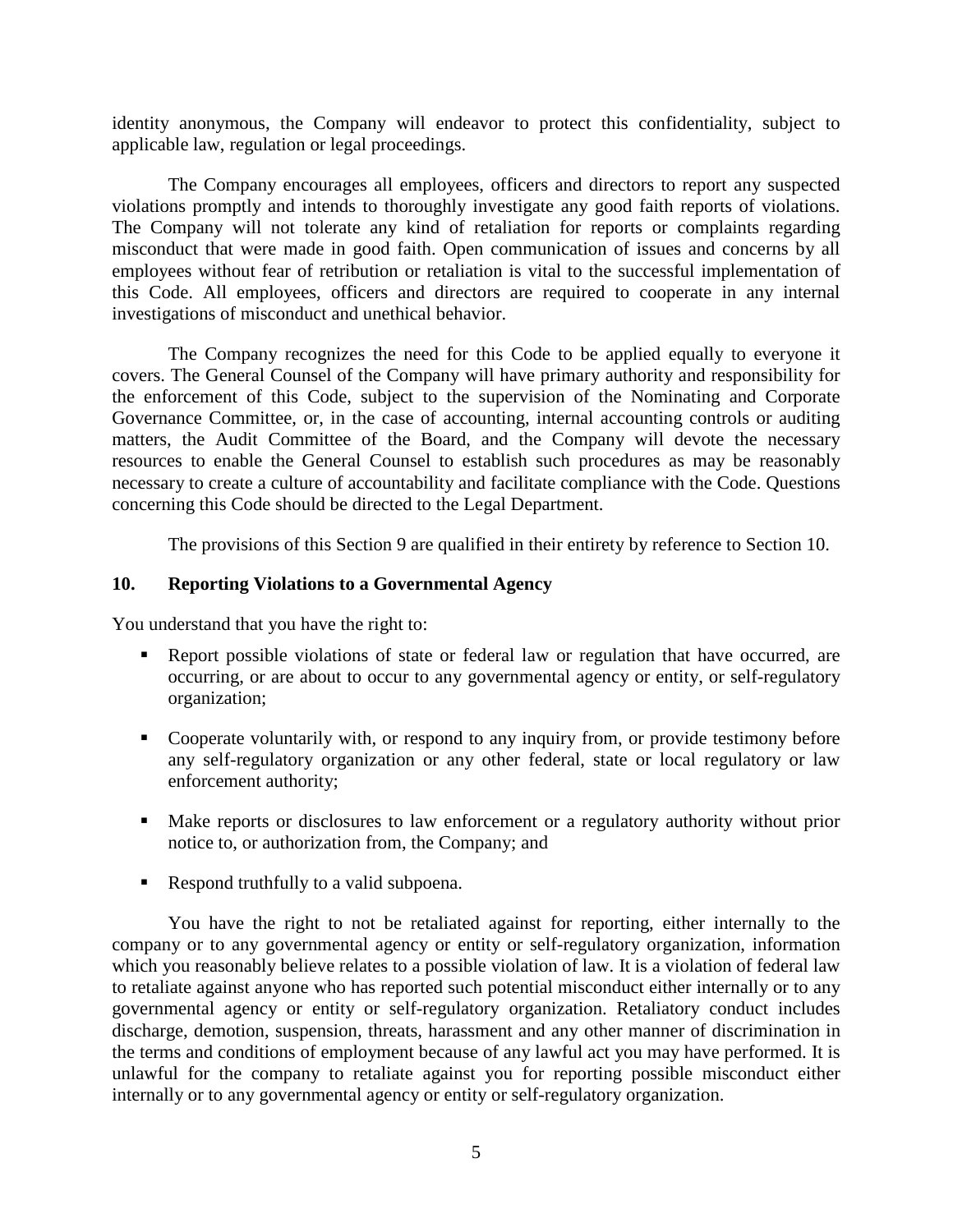Notwithstanding anything contained in this Code or otherwise, you may disclose confidential Company information, including the existence and terms of any confidential agreements between yourself and the Company (including employment or severance agreements), to any governmental agency or entity or self-regulatory organization.

The Company cannot require you to withdraw reports or filings alleging possible violations of federal, state or local law or regulation, and the company may not offer you any kind of inducement, including payment, to do so.

Your rights and remedies as a whistleblower protected under applicable whistleblower laws, including a monetary award, if any, may not be waived by any agreement, policy form, or condition of employment, including by a predispute arbitration agreement.

Even if you have participated in a possible violation of law, you may be eligible to participate in the confidentiality and retaliation protections afforded under applicable whistleblower laws, and you may also be eligible to receive an award under such laws.

## **11. Waivers and Amendments**

Any waiver of the provisions in this Code for executive officers or directors may only be granted by the Board and will be disclosed to the Company's shareholders within four business days. Any waiver of this Code for other employees may only be granted by the Legal Department. Amendments to this Code must be approved by the Board and amendments of the provisions in this Code applicable to the CEO and the senior financial officers will also be promptly disclosed to the Company's shareholders.

## **12. Equal Opportunity, Non-Discrimination and Fair Employment**

The Company's policies for recruitment, advancement and retention of employees forbid discrimination on the basis of any criteria prohibited by law, including but not limited to race, sex and age. Our policies are designed to ensure that employees are treated, and treat each other, fairly and with respect and dignity. In keeping with this objective, conduct involving discrimination or harassment of others will not be tolerated. All employees are required to comply with the Company's policy on equal opportunity, non-discrimination and fair employment, copies of which are included in the Employee Handbook and are available from the Legal Department.

## **13. Compliance with Antitrust Laws**

The antitrust laws prohibit agreements among competitors on such matters as prices, terms of sale to customers and allocating markets or customers. Antitrust laws can be very complex, and violations may subject the Company and its employees to criminal sanctions, including fines, jail time and civil liability. If you have any questions, consult the Legal Department.